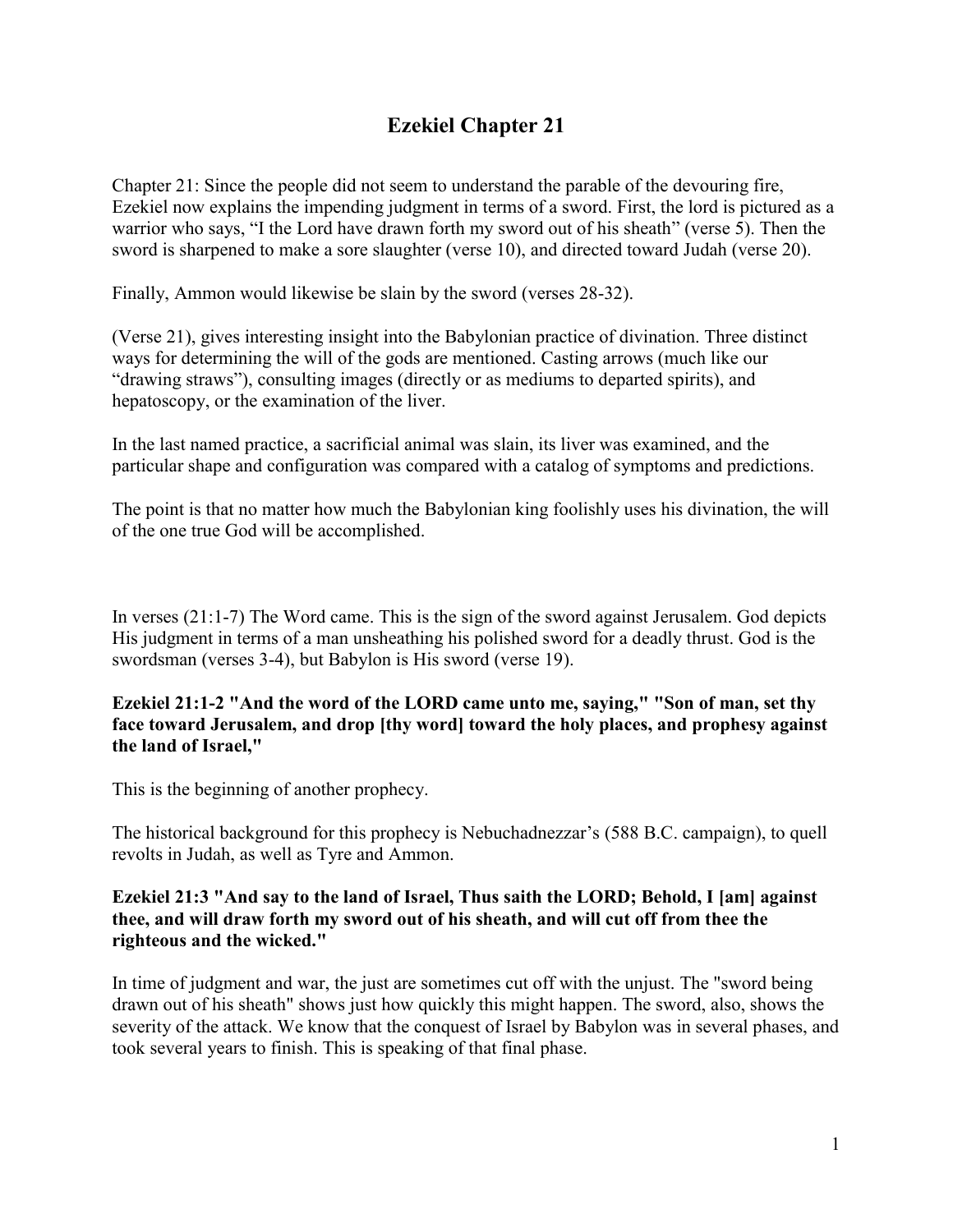#### **Ezekiel 21:4 "Seeing then that I will cut off from thee the righteous and the wicked, therefore shall my sword go forth out of his sheath against all flesh from the south to the north:"**

It seems such a shame for the righteous to suffer, but that is the fate of the world. We are in the world together. Natural phenomena affect both, and so does war.

In Babylon's indiscrimination as an invader, people in the army's path die, whether righteous or wicked. This occurs for North to South, through the whole span of Israel's land tying in with the judgment pictured by fire (in 20:45-49).

Trees green or dry probably depict people whether righteous or wicked.

## **Ezekiel 21:5 "That all flesh may know that I the LORD have drawn forth my sword out of his sheath: it shall not return any more."**

The reason the sword will not be returned to the sheath, is this is the final battle. There will be no question of where this judgment came from, because there had been so much prophecy given pertaining to it. Even Babylon is aware of the prophecies that have gone forth.

## **Ezekiel 21:6 "Sigh therefore, thou son of man, with the breaking of [thy] loins; and with bitterness sigh before their eyes."**

We see from this, that Ezekiel is supposed to be so grieved by this, that his sigh will be so great, it appears that he has broken his loin. I am sure it does greatly grieve Ezekiel to bring this terrible news to his fellow countrymen. The bitterness of the eyes is speaking of the tears that flow, when he is bringing this prophecy.

#### **Ezekiel 21:7 "And it shall be, when they say unto thee, Wherefore sighest thou? that thou shalt answer, For the tidings; because it cometh: and every heart shall melt, and all hands shall be feeble, and every spirit shall faint, and all knees shall be weak [as] water: behold, it cometh, and shall be brought to pass, saith the Lord GOD."**

Those around Ezekiel will probably, not understand why he is crying and in such pain. What they do not realize, is that a prophet feels the pain of those he is prophesying against. The description of the people upon which this terror has come, is their hearts shall melt, their hands will tremble as a feeble person, they will faint from fear, and their knees will be weak as water.

This is a terrible sight. Of course, as Ezekiel is telling this, he sees it in his mind's eye, as well. His sorrow is great.

# **Ezekiel 21:8-9 "Again the word of the LORD came unto me, saying," "Son of man, prophesy, and say, Thus saith the LORD; Say, A sword, a sword is sharpened, and also furbished:"**

There was a break in the prophecy, perhaps for Ezekiel to strengthen.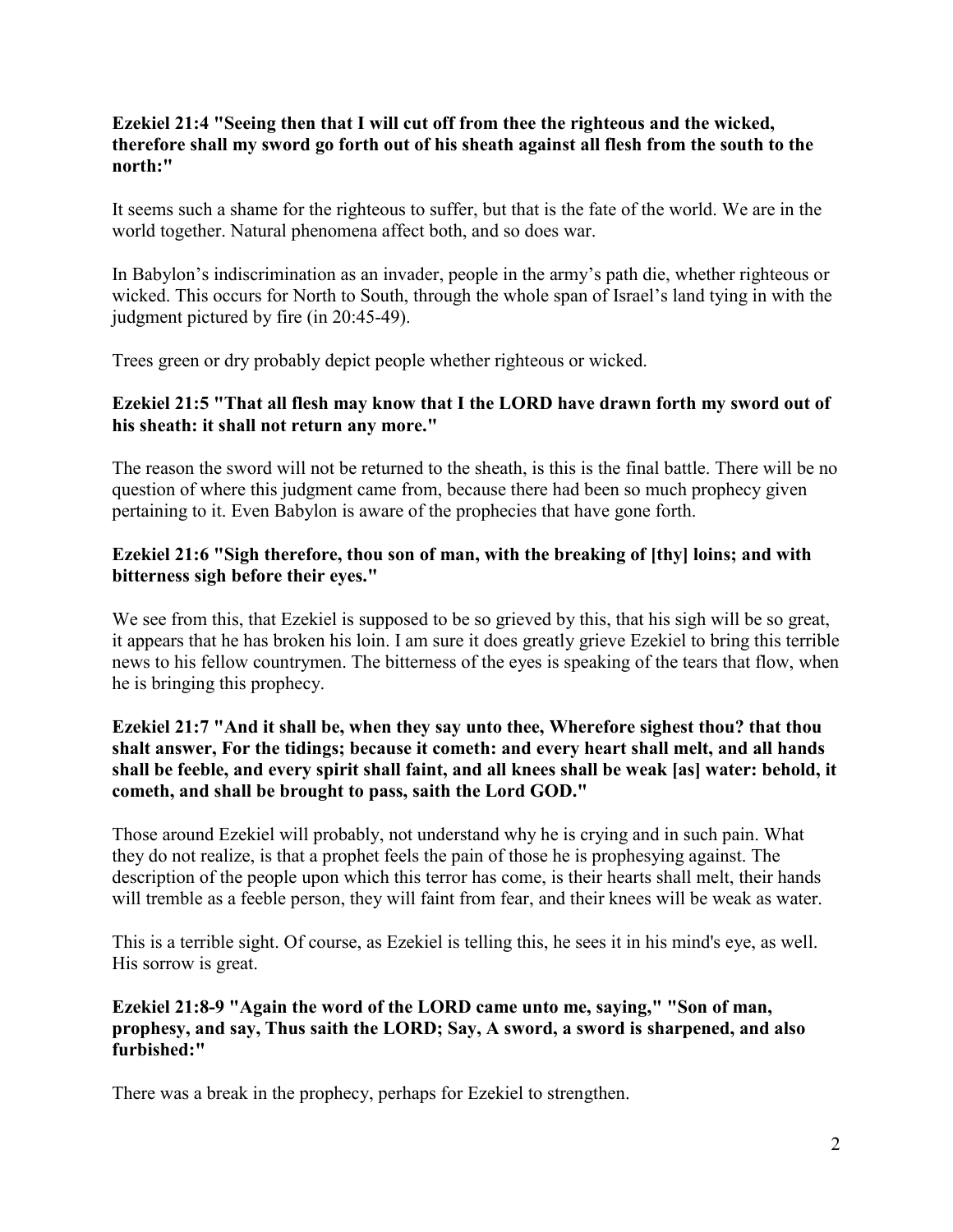The sword is sharpened and ready to go. This prophecy is not for the future. It is to happen then. "Furbished" means polished. Soldiers, many times, polish their weapons just before a battle begins.

## **Ezekiel 21:10 "It is sharpened to make a sore slaughter; it is furbished that it may glitter: should we then make mirth? it contemneth the rod of my son, [as] every tree."**

This sword is in the hands of the enemy. We must remember however, that God sent this sword in judgment. "Contemneth", in the verse above, means to spurn, or disappear.

The new King James Version describes the last sentence as: It despises the scepter of my son and it does all wood. Possibly this affirmed that God's sword, so overwhelming (in verse 10a), was to despise the Judean royal scepter, which was powerless to stop it and would soon pass away.

God's judgment was too strong for this object made of (or partly of) wood, as it holds in contempt all such items of wood. "My son" may refer to Judah, or to the king as God's "son," such as was Solomon.

## **Ezekiel 21:11 "And he hath given it to be furbished, that it may be handled: this sword is sharpened, and it is furbished, to give it into the hand of the slayer."**

God is always the judge and executioner, no matter what He uses.

## **Ezekiel 21:12 "Cry and howl, son of man: for it shall be upon my people, it [shall be] upon all the princes of Israel: terrors by reason of the sword shall be upon my people: smite therefore upon [thy] thigh."**

This is Ezekiel who is to howl and cry. Ezekiel could not possibly bring this type of message without it breaking his heart. The "smiting of the thigh" is another sign of the crying and howling of deep grief. The fact this destruction will be no respecter of persons, is another reason to mourn. Even the leaders will be killed by the sword.

Strike thy thigh can also be translated, "beat your breast". In either wording, it is an emphatic gesture of grief that the prophet acts out. This accompanies further symbols of grief in his "cry," "howl", smite or clapping of hands (verse 14).

## **Ezekiel 21:13 "Because [it is] a trial, and what if [the sword] contemn even the rod? it shall be no [more], saith the Lord GOD."**

It will appear that the rod of God has been overcome. This is not the truth, however. The attacking sword is from God, as well as the rod. This is a chastisement from God upon His people to change their ways.

**Ezekiel 21:14 "Thou therefore, son of man, prophesy, and smite [thine] hands together, and let the sword be doubled the third time, the sword of the slain: it [is] the sword of the great [men that are] slain, which entereth into their privy chambers."**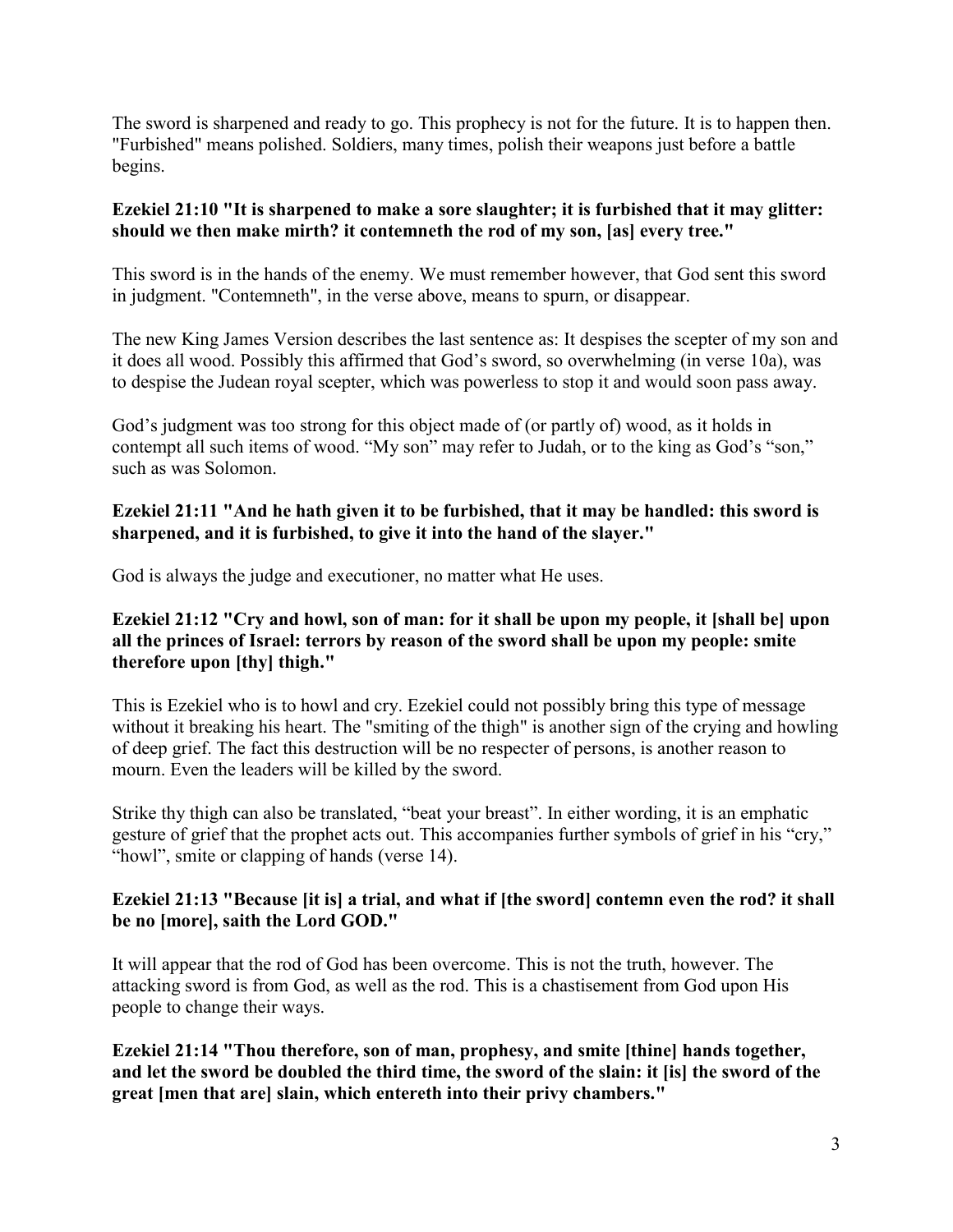Those of great wealth have places which are very private. Even if they hide in these places, they will be found and run through with the sword. They cannot hide from God. The smiting of the hands shows the horror of it all.

## **Ezekiel 21:15 "I have set the point of the sword against all their gates, that [their] heart may faint, and [their] ruins be multiplied: ah! [it is] made bright, [it is] wrapped up for the slaughter."**

Those in Jerusalem thought that their walls and their strong gates would save them. God knows the weak points in the gate. This is what is meant by the point. The gates will fall and the walls with them. The people will faint in their hearts, when they see there is no hope. The sword is wrapped up until battle.

## **Ezekiel 21:16 "Go thee one way or other, [either] on the right hand, [or] on the left, whithersoever thy face [is] set."**

Whichever way the soldiers went, there was destruction by the sword. It would not matter whether they were on the right or left, the destruction would come. This had to be terrible for Ezekiel to see in his thoughts, as he was prophesying. These were his people.

## **Ezekiel 21:17 "I will also smite mine hands together, and I will cause my fury to rest: I the LORD have said [it]."**

It appears, at the clapping of God's hand the fury would stop. When God speaks, it is so.

**Ezekiel 21:18-19 "The word of the LORD came unto me again, saying," "Also, thou son of man, appoint thee two ways, that the sword of the king of Babylon may come: both twain shall come forth out of one land: and choose thou a place, choose [it] at the head of the way to the city."**

Now, we begin with a new part of the prophecy.

This imagery sees Babylon's army on the march coming to a crossroads.

One road leads to Jerusalem, and the other probably to Rabbath. (The capital of Ammon). There will be signs posting the direction.

The sword is the king of Babylon, Nebuchadnezzar, who is faced with a decision. One sign points to Jerusalem and Judah, the other to Rabbah.

## **Ezekiel 21:20 "Appoint a way, that the sword may come to Rabbath of the Ammonites, and to Judah in Jerusalem the defensed."**

At this point in the road, the invader could choose one way, or the other.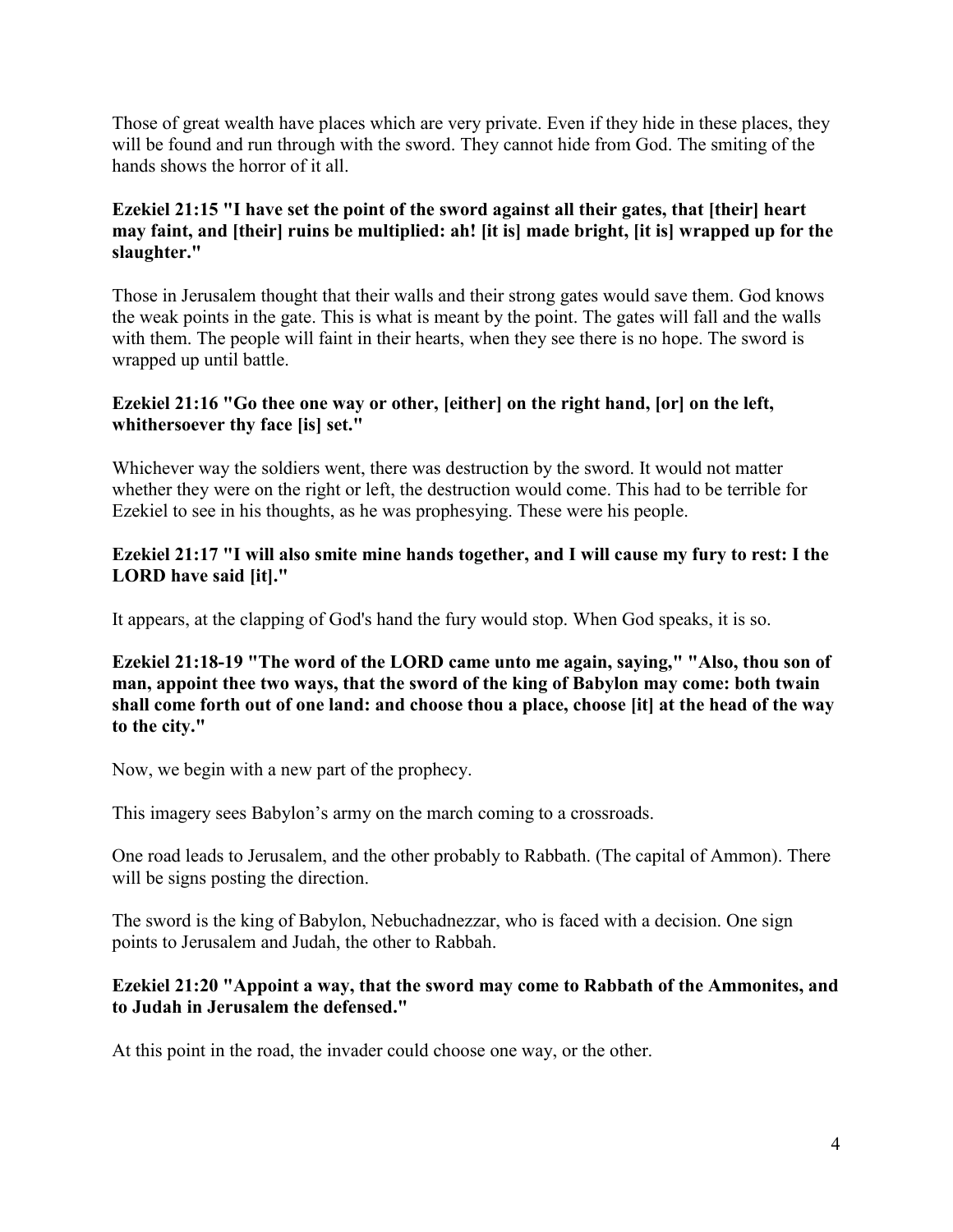(In 593 B.C.), Ammon had conspired with Judah against Babylon. The king had to decide which place to attack, so he sought his gods through divination (verse 21).

## **Ezekiel 21:21 "For the king of Babylon stood at the parting of the way, at the head of the two ways, to use divination: he made [his] arrows bright, he consulted with images, he looked in the liver."**

The head of the two ways means to either go to Jerusalem and Judah or Rabbah.

All of the things mentioned in the verse above, are things connected with the occult. This king of Babylon was not a godly man. He took his directions from witchcraft.

Three methods are available to Babylon's leader. He shook arrows and let them fall, then read a conclusion from the pattern. He looked at the Teraphim (idols), examined an animal liver to gain help from his gods.

Actually, the true God controlled this superstition to achieve His will, the attack on Jerusalem and Judah. Later, Nebuchadnezzar attacked Rabbah in Ammon East of the Jordan (verses 28-32).

## **Ezekiel 21:22 "At his right hand was the divination for Jerusalem, to appoint captains, to open the mouth in the slaughter, to lift up the voice with shouting, to appoint [battering] rams against the gates, to cast a mount, [and] to build a fort."**

When the quiver was shaken, the arrow that was for Jerusalem came forth. The rest of this is telling how they battered the gates down. We must remember in all of this, some false god had no control over this situation. God controls even Satan.

## **Ezekiel 21:23 "And it shall be unto them as a false divination in their sight, to them that have sworn oaths: but he will call to remembrance the iniquity, that they may be taken."**

When the people in Jerusalem heard of the divination that went on at the separation of the roads, they still did not believe that the Babylonians would be able to take Jerusalem. They did not want to believe that the protection of God had been removed from His holy city. They were wrong.

#### **Ezekiel 21:24 "Therefore thus saith the Lord GOD; Because ye have made your iniquity to be remembered, in that your transgressions are discovered, so that in all your doings your sins do appear; because, [I say], that ye are come to remembrance, ye shall be taken with the hand."**

We see again here, why God is letting this happen. They have sinned by worshipping other gods, and God has not forgotten it. He is totally aware of the sins they thought they had cleverly hidden. God reminds them here, of the curses that would come upon them, if they sinned in this manner.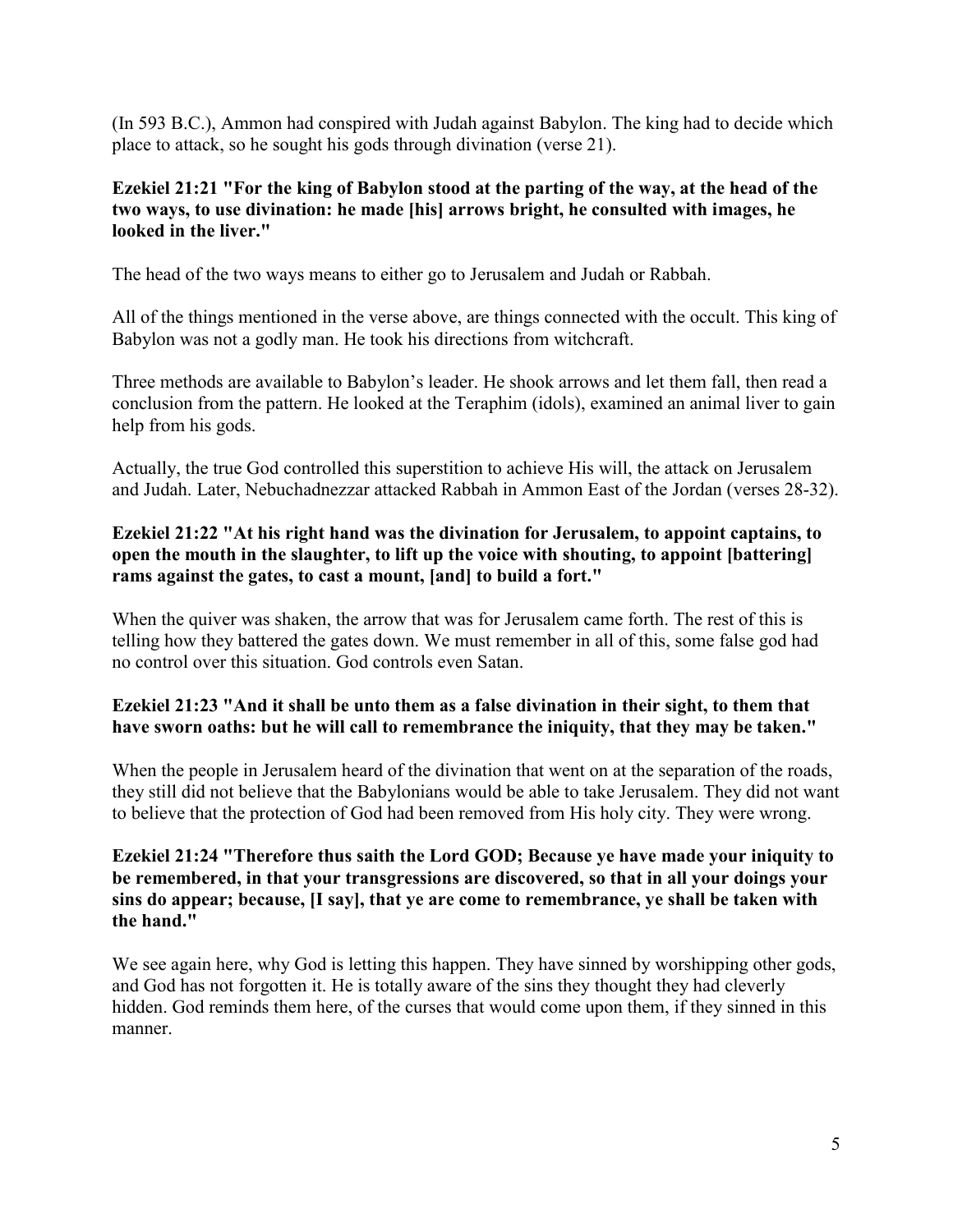They were so used to God protecting them, that they could not believe He would allow them to be destroyed. It is the Hand of God that is against them. He is using the king of Babylon to carry out His wishes. God is still in control. It is just not in the way they expect.

## **Ezekiel 21:25 "And thou, profane wicked prince of Israel, whose day is come, when iniquity [shall have] an end,"**

The prince will be punished along with the people. This is speaking of Zedekiah.

# **Ezekiel 21:26 "Thus saith the Lord GOD; Remove the diadem, and take off the crown: this [shall] not [be] the same: exalt [him that is] low, and abase [him that is] high."**

No longer will Zedekiah reign. He is toppled. The diadem is not only a crown for a king, but many times speaks of the mitre of the High Priest. It appears from this, that the High Priest is punished the same as Zedekiah.

Neither office was fully restored after the captivity. This marked the commencement of "The Times of the Gentiles" (Luke 21:24).

# **Ezekiel 21:27 "I will overturn, overturn, overturn, it: and it shall be no [more], until he come whose right it is; and I will give it [him]."**

The meaning of overturn is overthrow (repeat scripture with the word overthrown and see how it makes more sense, literally).

This 3-fold statement expresses the severest degree of unsettled and chaotic conditions. Israel was to experience severe instability and even the kingly privilege will not be Israel's again until the Messiah comes, "to whom it rightly belongs," or "whose right it is".

God will give the kingship to Him (Jer. 23:5-8), the greater "David" (Ezek. 37:24).

His "right" is that perfect combination of priestly and royal offices (Hebrew chapters 5 to 7).

## **Ezekiel 21:28 "And thou, son of man, prophesy and say, Thus saith the Lord GOD concerning the Ammonites, and concerning their reproach; even say thou, The sword, the sword [is] drawn: for the slaughter [it is] furbished, to consume because of the glittering:"**

In the separation of the roads, when the king of Babylon practiced divination, the Ammonites thought they were safe. Now, we see that God will deal with them also. They will be killed by the sword, the same as those in Jerusalem.

**Ezekiel 21:29 "Whiles they see vanity unto thee, whiles they divine a lie unto thee, to bring thee upon the necks of [them that are] slain, of the wicked, whose day is come, when their iniquity [shall have] an end."**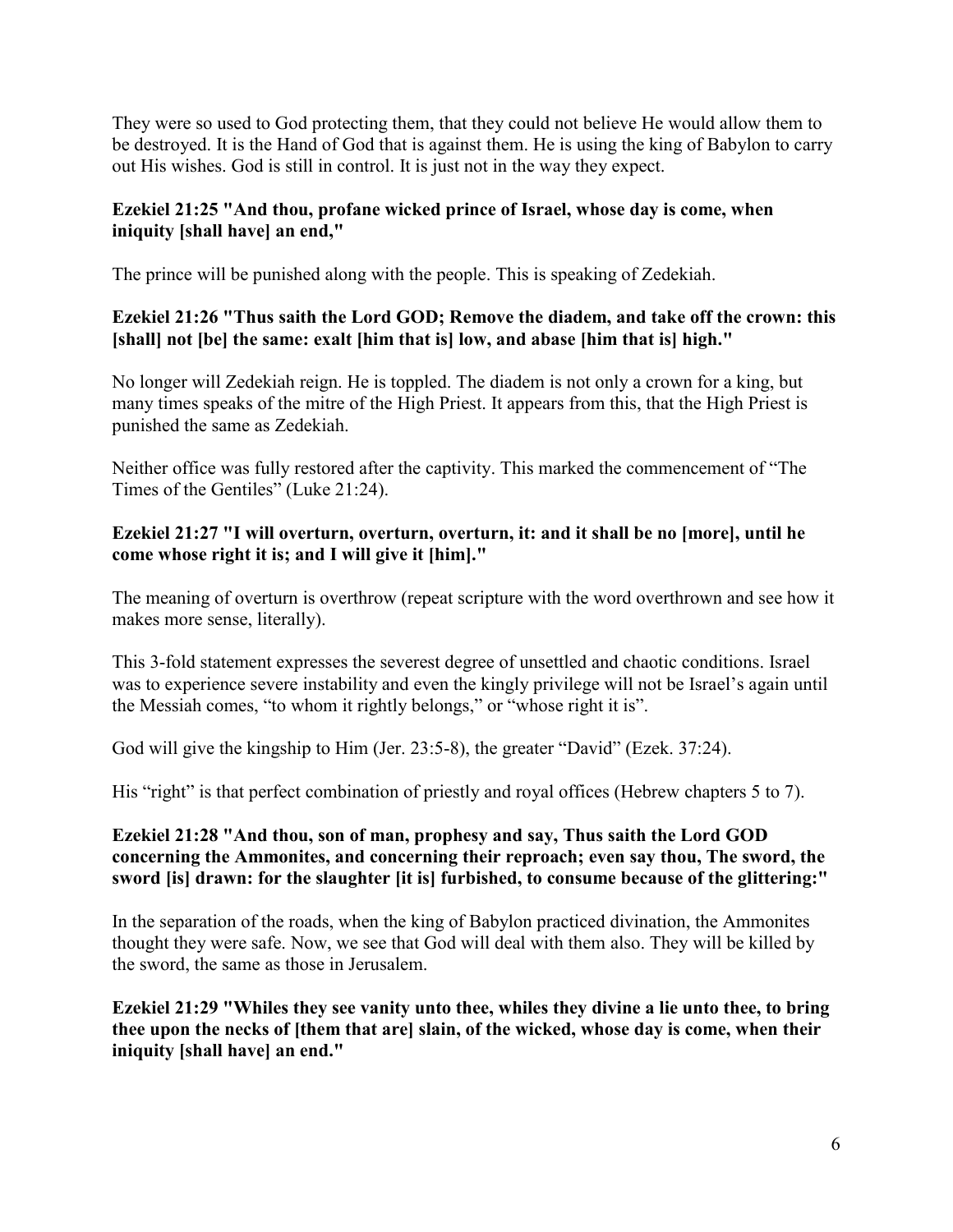It appears from this Scripture that the Ammonites divined, as well as Nebuchadnezzar. They had put their faith in a false god. They rejoiced at the destruction of Jerusalem, and God will now destroy them. Their iniquity had not been overlooked by God.

Their reproach was the gleeful disdain they heaped on Jerusalem when the city fell, the temple was profaned, and Judeans were taken captive.

# **Ezekiel 21:30 "Shall I cause [it] to return into his sheath? I will judge thee in the place where thou wast created, in the land of thy nativity."**

The Ammonites were natives of this land, it appears. They were nomads who were descended from Lot's youngest daughter.

For the Ammonites to resist Babylon would be useless, for they would be slaughtered in their own land.

#### **Ezekiel 21:31 "And I will pour out mine indignation upon thee, I will blow against thee in the fire of my wrath, and deliver thee into the hand of brutish men, [and] skillful to destroy."**

It would not help them at all to fight against these Babylonians, because it is actually God who has sent the Babylonians. The blowing just makes the fire burn more brightly. They are evil, and God will use an evil king to destroy them.

# **Ezekiel 21:32 "Thou shalt be for fuel to the fire; thy blood shall be in the midst of the land; thou shalt be no [more] remembered: for I the LORD have spoken [it]."**

This is the final end of the Ammonites. They will not be restored, as Jerusalem will be. Their destruction is final. They will not only be destroyed, but forgotten, as well. This prophecy came true in detail. It was never rebuilt.

# **Ezekiel Chapter 21 Questions**

- 1. Son of man, set thy face toward
- 2. Who, besides Jerusalem, was this prophecy for?
- 3. What is shown by the "sword being out of his sheath"?
- 4. In time of judgment and war, the \_\_\_\_\_\_\_ are sometimes cut off with the \_\_\_\_\_\_\_.
- 5. The conquest of Israel by Babylon was in several
- 6. Why is there no question where this judgment came from?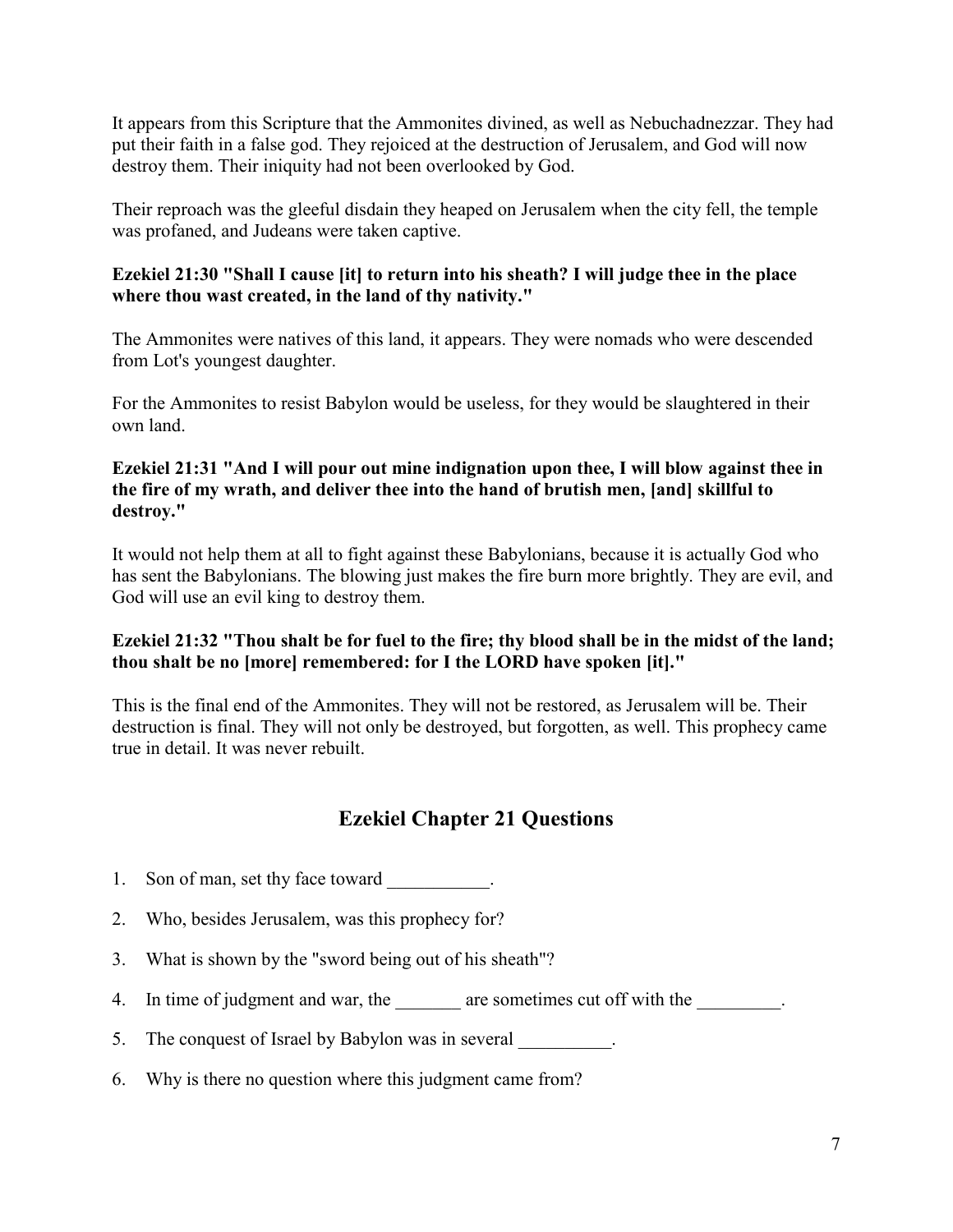- 7. How greatly is Ezekiel grieved by this prophecy?
- 8. Describe the people at this terror of war.
- 9. What does "furbished" mean?
- 10. The sword is in the hands of the \_\_\_\_\_\_\_\_.
- 11. What must we remember, however?
- 12. What is Ezekiel told to do in verse 12?
- 13. What does the "smiting of the thigh" show?
- 14. Why can the wealthy not hide in their private place and be safe?
- 15. What had been thought about the walls of Jerusalem and their gates?
- 16. When the people see there is no hope, what will they do?
- 17. In verse 17, God smites His hands together and does what?
- 18. What are the two ways in verse 19?
- 19. Where do the two roads lead?
- 20. Who stood at the dividing of the roads?
- 21. What was he doing there?
- 22. All of the things he did were connected to the \_\_\_\_\_\_\_.
- 23. What is the "looking in the liver" similar to in our day?
- 24. Which arrow came forth, when the quiver was shaken?
- 25. What effect did the divination at the parting of the roads have on the people of Jerusalem?
- 26. Why is God allowing this to happen?
- 27. Who is the prince of Israel in verse 25?
- 28. What did the removing of the diadem tell us?
- 29. Who is the great High Priest?
- 30. In verse 28, a judgment is made on whom?
- 31. Who, besides Nebuchadnezzar, divined?